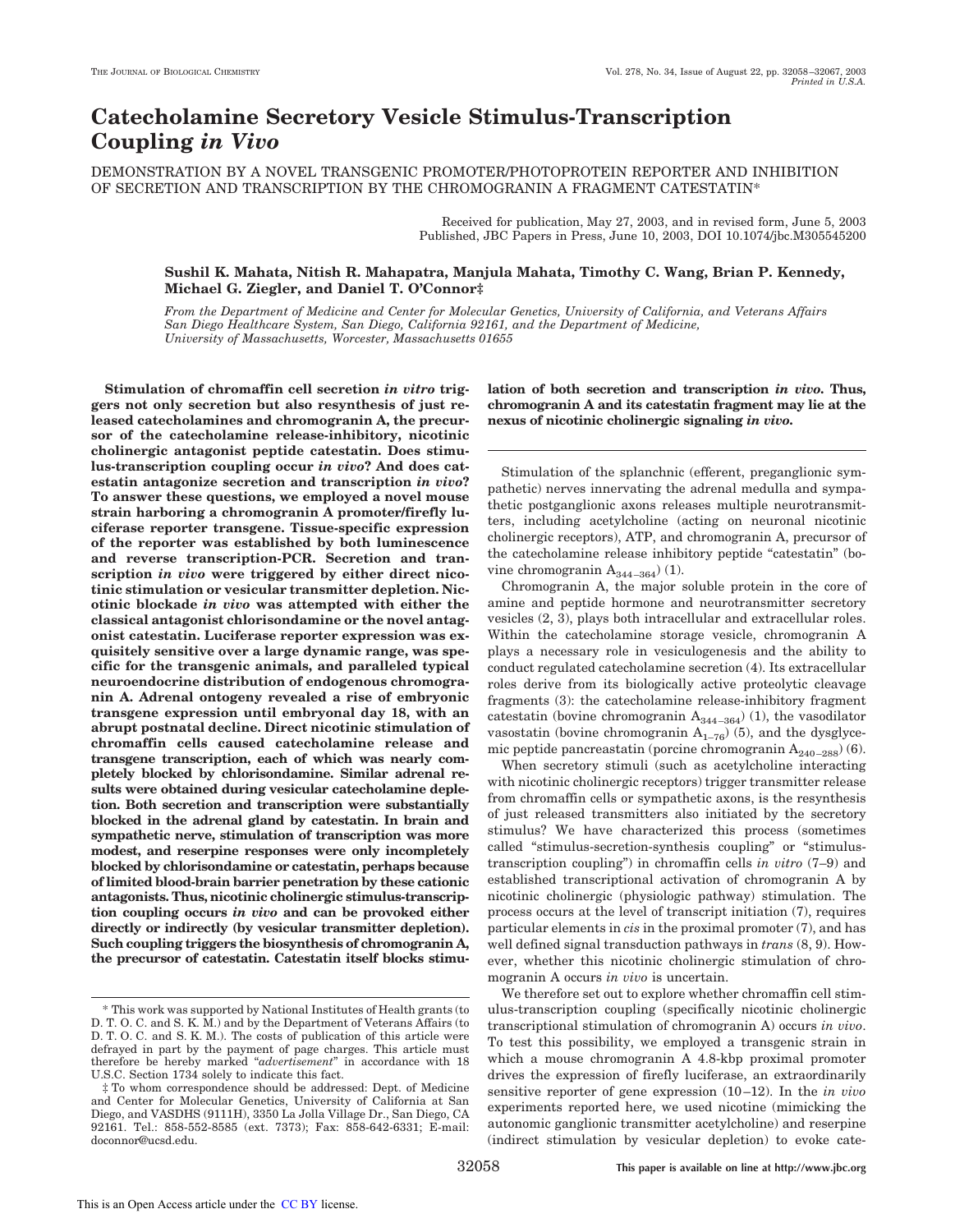A.

cholamine release and expression of the transgene in the adrenal gland, sympathetic nerve, and brain.

At the same time, we wished to test whether the catecholamine release-inhibitory fragment catestatin (1) functions *in vivo*. Our previous characterization of catestatin in chromaffin cells *in vitro* (1, 13–16) documented its mechanism as a nicotinic cholinergic antagonist (17), thereby acting as an autocrine, negative feedback inhibitor of catecholamine release (1). However, it is not yet clear whether catestatin inhibits catecholamine release *in vivo* (*i.e.* in an intact organism).

Our *in vivo* findings confirm *in vitro* studies of nicotinic signaling to both catecholamine secretion and gene transcription, documenting the role of catestatin in both processes. The studies also provide a novel *in vivo* photoprobe to investigate stimulus-transcription coupling in experimental cardiovascular disease states.

#### MATERIALS AND METHODS

*Transgenic Promoter*/*Reporter Construction—*The mouse chromogranin A promoter  $(-4.8 \text{ kbp to } +42 \text{ bp})$  was identified by cDNA hybridization, restriction-mapped, excised from a genomic cosmid clone as an *Xho*I/*Hin*dIII fragment, and subcloned into the polylinker of the firefly luciferase reporter vector pXP1, as described previously (18, 19). The promoter's cap (transcription initiation) site was established by primer extension, as described (18, 19). Promoter position numbering is according to bases upstream  $(-)$  or downstream  $(+)$  of the cap site. The translational start codon (ATG) in mouse chromogranin A begins 258 bases downstream of the cap site (18, 19); thus, the promoter fragment used in these experiments is entirely upstream of the amino acidencoding region of the chromogranin A gene, and the first ATG downstream of the cap site encodes the initial Met of firefly luciferase.

*Generation of Transgenic Mice—*The mouse chromogranin A promoter/firefly luciferase reporter transgenic mouse was created by first digesting the above pXP1 mouse chromogranin A 4.8-kbp promoter/ firefly luciferase reporter construct with *Pvu*I and *Bam*HI, to linearize and excise the promoter/reporter transgene from the vector, and then purifying the linear transgene for microinjection using Sepharose gel separation, CsCl density gradient centrifugation, and dialysis against microinjection buffer (20). The transgene also contains an SV40 polyadenylation signal and SV40 3-untranslated sequence, containing an SV40 small T intron (splice donor and acceptor sites) (Fig. 1*A*). The male pronucleus of fertilized eggs from the FVB inbred strain (Taconic Farms Inc., Germantown, NY) was used for microinjection of the transgene. The presence of the transgene was evaluated by either Southern blot or polymerase chain reaction. The transgenic animals were then inbred to homozygosity.

*mRNA Abundance by RT<sup>1</sup> -PCR—*Total RNA was prepared from freshly dissected mouse tissues with the RNeasy minikit (Qiagen, Valencia, CA), followed by RNase-free DNase I (Qiagen) treatment (to eliminate any residual genomic DNA). Integrity of the RNA was confirmed by the appearance of 28 s and 18 S rRNA bands on ethidium bromide-stained gels. RT-PCR was performed using PTC-200 DNA Engine thermal cyclers (MJ Research, Watertown, MA), employing a Qiagen one-step RT-PCR kit and the following primer pairs (NCBI accession numbers): mouse chromogranin A mRNA (NM\_007693), forward chromogranin A 256–278 (5-AAGTGCGTCCTGGAAGTCAT-CTC-3) and reverse chromogranin A 859–840 (5-GCTTGGCTTTTC-TGGCTTGC-3); firefly luciferase mRNA (M15077), forward firefly 603– 626 (5-TACTGGGTTACCTAAGGGTGTGGC-3) and reverse firefly 1002–982 (5-TGGAAGATGGAAGCGTTTTGC-3); mouse cyclophilin mRNA (X52803), forward cyclophilin 232–255 (5-GTGGT-GACTTTACACGCCATAATG-3) and reverse cyclophilin 488–467 (5- ATTCCTGGACCCAAAACGCTCC-3).

First strand cDNA was prepared from 500 ng of total RNA template by reverse transcription (using Omniscript™ and Sensiscript™ reverse transcriptases) at 54 °C for 30 min, followed by PCR. The PCR protocol began with a 95 °C/15-min step (for simultaneous inactivation of the reverse transcriptases and activation of the HotstarTaq™ DNA polymerase), followed by a three-step amplification profile (94 °C denaturing step for 30 s, 55 °C annealing step for 30 s, and 72 °C extension step





FIG. 1. **The chromogranin A promoter/luciferase reporter transgene.** *A*, structure of the 4.8-kbp mouse chromogranin A promoter/firefly luciferase reporter transgene. The *arrow* indicates the cap (transcription initiation) site. *CRE*, proximal promoter cAMP-response element. *TATA*, proximal promoter TATA box. *SV40*, simian virus 40; *An* , polyadenylation signal. Distances are not drawn to scale. *B* and *C*, sensitivity and dynamic range of the chromogranin A promoter/luciferase reporter transgene assay. Results for brain and adrenal gland homogenates (mean  $\pm$  S.E.) are shown as  $\log_{10}/\log_{10}$  plots. The amount of tissue homogenate protein (in typical  $100-\mu$ ) assay aliquots) is shown on the *horizontal axis*.

for 1 min) for 25 cycles, 72 °C for 10 min, and finally holding at 4 °C. The reaction mixture was composed of 10  $\mu$ l of 5 × RT-PCR buffer, 2  $\mu$ l of dNTP mix (each at 10 mM),  $2 \mu$ l each of forward and reverse primers (each at 10  $\mu$ M), 2  $\mu$ l of RT-PCR enzyme mix, 0.2  $\mu$ l of RNasin® ribonuclease inhibitor (at 40 units/ $\mu$ l; Promega), and 5–15  $\mu$ l (depending on the concentration) of the template RNA and RNase-free water to achieve the final desired total volume (50  $\mu$ l/amplification).

After PCR, the products were visualized/photographed on 1.5% agarose gels by ethidium bromide staining/310-nm UV fluorescence. PCR products were then purified with the QIAquick PCR purification kit (Qiagen, Valencia, CA), and amplification of the correct targets was verified by DNA sequencing.

As a negative control, when RNA was pretreated with RNase A (Qiagen), no product in the RT-PCR assay was detected after gel electrophoresis. As a second negative control, no PCR product was obtained when water was included instead of RNA samples in the reaction mixture.

*Drug Treatments and Tissue Harvesting—*The drugs used were nicotine (2.5 mg/kg intraperitoneally; Sigma), the vesicular monoamine transporter inhibitor reserpine (2.5 mg/kg intraperitoneally; Sigma), the neuronal nicotinic cholinergic antagonist chlorisondamine (5 mg/kg intraperitoneally; Tocris-Cookson), the novel nicotinic antagonist catestatin (20 nmol/25-g mouse intraperitoneally), or vehicle. Catestatin (bovine chromogranin  $A_{344-358}$ ; RSMRLSFRARGYGFR) was synthe-<br>sized and then purified to >95% homogeneity by RP-HPLC; the identity

<sup>&</sup>lt;sup>1</sup> The abbreviations used are: RT, reverse transcription; VMAT, vesicular monoamine transporter; HPLC, high pressure liquid chromatography; RLU, relative light unit(s); E*n*, embryonic day *n*; P*n*, postnatal day *n*; F*n*, fetal day *n*.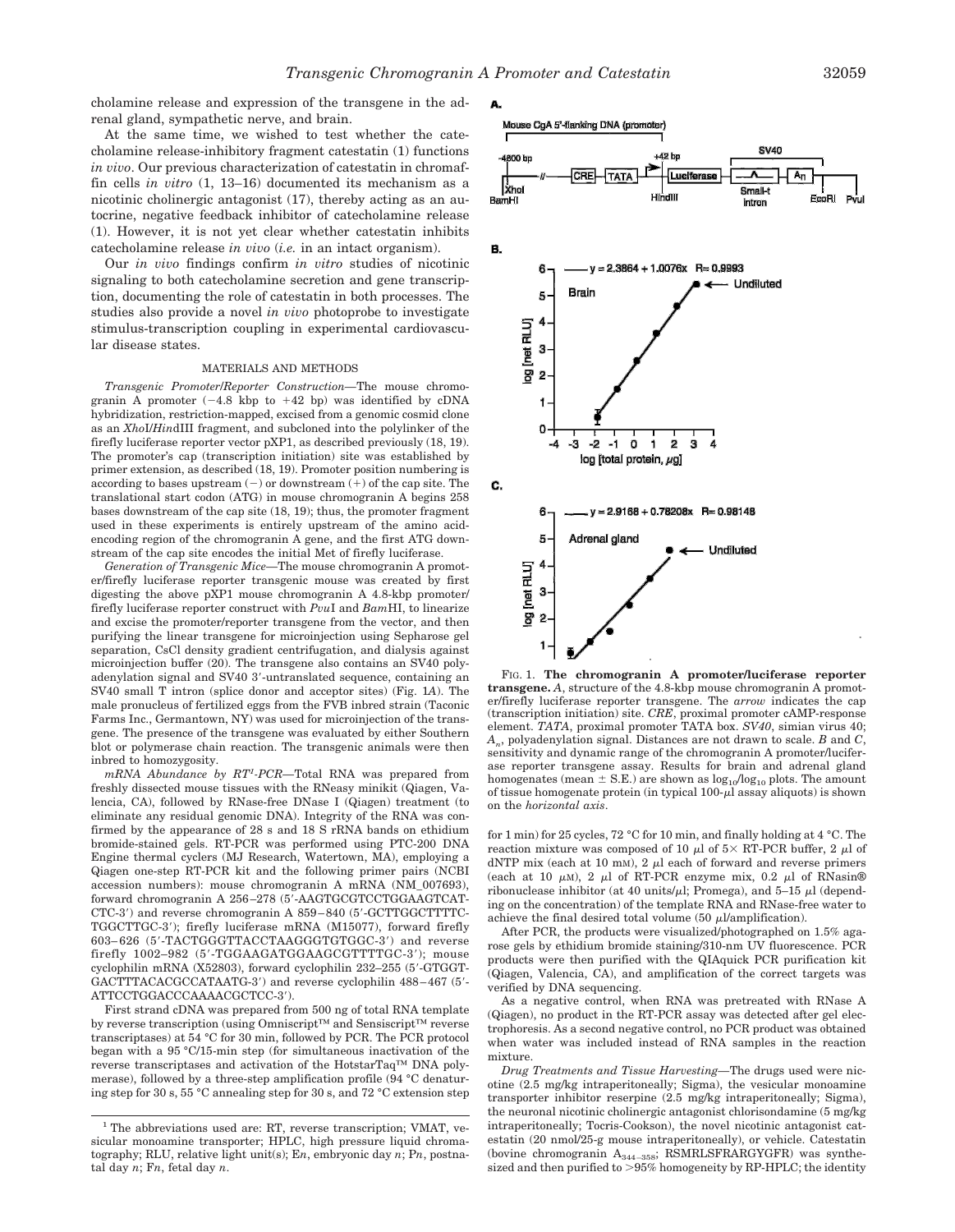

**mogranin A promoter/luciferase reporter transgene.** *A*, transgene luciferase expression is specific to mice bearing the construct. Adrenal glands from transgenic and nontransgenic (strain C57BL6) mice were dissected and homogenized in luciferase lysis buffer, and the lysates were assayed in a Berthold luminometer for luciferase activity. Results (mean  $\pm$  S.E.) are expressed as RLU/ $\mu$ g of protein. *n* = 6 males/group were studied at age 70–90 days. *B*, distribution of transgene expression in mouse tissues: endocrine, neuronal, and control. Results are expressed as RLU/ $\mu$ g of protein. *n* = 4 males/group were studied at age  $70-90$  days. Ovaries were from  $n = 4$  females.

and purity of the final product were verified by re-HPLC and matrixassisted laser desorption ionization mass spectrometry. The catestatin dose (20 nmol/25-g mouse) was calculated so as to achieve a concentration of  $\sim$ 4  $\mu$ M in the extracellular space (estimated as 20% of body weight).

In some studies, stimulation of sympathetic outflow was undertaken (directly by nicotine; indirectly by reserpine or vehicle). In dose- and time-dependent studies, reserpine at several doses (1, 5, and 10 mg/kg intraperitoneally) *versus* mock was injected for 4 and 18 h. In other studies, animals were first pretreated with either a nicotinic cholinergic antagonist (chlorisondamine (5 mg/kg intraperitoneally) or catestatin (20 nmol/25 g intraperitoneally)) or vehicle. 30 min later, the sympathetic stimulant was administered: nicotine (2.5 mg/kg intraperitoneally), reserpine (2.5 mg/kg intraperitoneally), or vehicle.

For studies of the effects of the stimulants on plasma catecholamines, mice were treated with drugs (*versus* vehicle) as noted above, and 30 min later they were anesthetized intraperitoneally with a rodent anesthesia mixture (ketamine (60 mg/kg of body weight); xylazine (6.4 mg/kg of body weight); acepromazine (1.2 mg/kg of body weight)). After anesthesia was achieved (1–2 min), blood was then collected from the left ventricle into Eppendorf tubes containing acid/citrate/dextrose as anticoagulant. Blood was kept on ice and centrifuged, and the plasma stored at  $-70$  °C until the assay. Plasma catecholamines were assayed by a sensitive radioenzymatic method (21).



FIG. 3. **Neuroendocrine tissue-specific expression of the chromogranin A promoter: endogenous (chromogranin A)** *versus* **transgenic (luciferase) mRNAs.** Total RNA was extracted from freshly dissected tissues, and one-step RT-PCR was done using mouse chromogranin A, luciferase, and cyclophilin gene-specific primers (see "Materials and Methods"). First strand cDNA was prepared from total RNA template by reverse transcription (using Omniscript™ and Sensiscript™ reverse transcriptases) followed by PCR. PCR products were purified, and amplification of the correct target genes was verified by DNA sequencing. A representative *image* is shown; *bp* indicates the size of the specific RT-PCR products for each target.

In studies of transcriptional activation of the chromogranin A/luciferase transgene, tissues were obtained from control or drug-treated mice after sacrifice by cervical dislocation, typically 16 h after administration of the drug (nicotine, reserpine, or vehicle) perturbing chromogranin A biosynthesis.

*Quantitative Assay of the Chromogranin A*/*Luciferase Transgene Enzymatic Activity—*Freshly dissected tissue samples were collected in  $500 \mu$ l of ice-cold lysis buffer (0.1 M potassium phosphate buffer, pH 7.8, 1 mM dithiothreitol, 0.1% Triton X-100) and briefly (15–30 s, depending on the volume of the tissue) homogenized by a Tissuemizer homogenizer with a TR-10 power control device (Tekmar, Cincinnati, OH) set at 50% power output. Typical buffer homogenization volumes were 0.25 ml/ adrenal gland, and 1.0 ml/brain. The homogenate was centrifuged twice at 14,000 rpm for 30 min at 4 °C, collecting the supernatant in a fresh microcentrifuge tube after the first spin.

 $100 \mu l$  of the clear lysates were then placed in clear plastic polystyrene  $12 \times 47$ -mm tubes in an ultrasensitive, low noise luminometer with a 12-watt Peltier-cooled (8 °C) photomultiplier tube, a dark count rate of  $\leq 100$  counts/s (even at 20 °C), spectral sensitivity of 390–620 nm, 20-ns resolution, and quantum efficiency of 24% (AutoLumat LB 953, EG&G Berthold, Bad Wildbad, Germany) with AutoLumat-PC-Control software in a personal computer running DOS on an Intel Celeron RAM chip.  $100 \mu l$  of the luciferase assay buffer (final concentrations: 100 mM Tris acetate, pH 7.8, 10 mM magnesium acetate, 1 mM EDTA, 0.1 mM luciferin substrate, 3 mM ATP cofactor) were injected to each tube, and flash luminescence was recorded for 10 s and saved in a Kaleidagraph spreadsheet in a personal computer.  $3-10 \mu l$  (depending on the tissue type) of the tissue lysates were used for total protein measurement (22), by a Coomassie Brilliant Blue dye binding assay reagent (Bio-Rad). Luciferase activities in the various tissues were normalized to protein concentration and expressed as mean relative light units (RLU)  $\pm$  S.E. One RLU represents 10 pulses released by light quanta from the photon counter. Assay blanks were obtained by measuring luciferase activity in buffer alone (without tissue homogenate).

*Data Analysis and Statistics—*Data are reported as the mean value  $\pm$  one S.E. When only two conditions (*e.g.* control and experimental) were compared, the data were evaluated by unpaired *t* tests. When multiple conditions were compared, we used one-way analysis of variance, followed by the Dunnett multiple comparison *post hoc* test, if appropriate. Statistical significance was concluded at  $p < 0.05$ . Statistics were computed with the programs InStat (GraphPad Software, San Diego, CA), SPSS (Statistical Package for the Social Sciences, Chicago, IL), or Kaleidagraph (Synergy/Abelbeck Software, Reading, PA).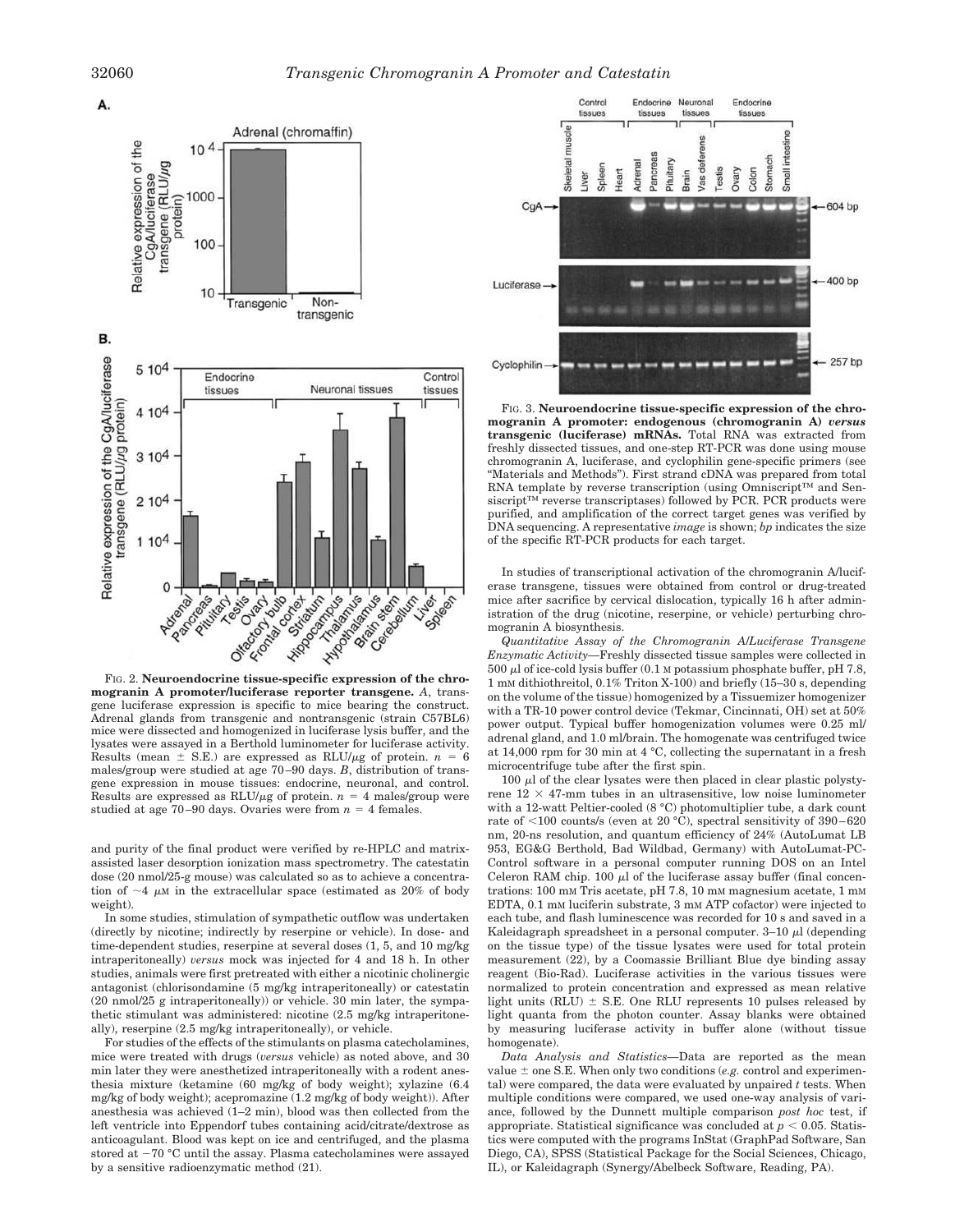

FIG. 4. **Neuroendocrine transgene expression as a function of age.** Ontogenetic and age-dependent expression of the chromogranin A/luciferase transgene. Results  $(RLU/\mu g)$  of protein) are expressed as mean  $\pm$  S.E.  $n = 10$  embryonic, postnatal (days P1–P9; both sexes) or  $n = 6$  postnatal (days P30–P360; all male) animals were studied at each time point. Embryonic mice were dissected from the uteri of females with established time of conception. *A*, whole embryo/brain. Either the whole embryo (days E6, E8, and E10) or the whole brain (days E12, E14, E16, and E18) was dissected from embryonic mice. The whole brain was dissected from postnatal (days P1–P30) and adult (days P60–P360) mice. *B*, adrenal gland. Adrenal glands were dissected from embryonic (day E18), postnatal (days P1–P24), and adult (days P60–P360) mice.

### RESULTS

# *Neuroendocrine Tissue-specific Expression of the Chromogranin A Promoter*/*Luciferase Transgene: Luminescence Enzymatic Activity*

The chromogranin A promoter/luciferase reporter transgene (Fig. 1*A*) was an extraordinarily sensitive probe of promoter activity (Fig. 1*B*); the dynamic range of the system extended over 5  $log_{10}$  orders of magnitude, and tissue samples could be diluted over  $10<sup>5</sup>$ -fold (down to nanogram quantities of tissue protein) without reaching the lower limit of detection (Fig. 1*B*).

Assay of chromogranin A/luciferase in the adrenal gland of transgenic mice showed luciferase expression more than  $\sim$  1000 times background (nonspecific) luminescence in control adrenal glands (Fig. 2*A*).

In agreement with the typical cell type-specific pattern of expression of the endogenous chromogranin A gene (23), we found that the chromogranin A-luciferase transgene was expressed in endocrine (adrenal  $\gg$  pituitary  $>$  testis  $>$  ovary  $>$ 



FIG. 5. **Catecholamine release by direct nicotinic cholinergic stimulation and blockade by nicotinic cholinergic antagonists, including catestatin.** The sympathoadrenal system was directly activated by the nicotinic cholinergic agonist nicotine (2.5 mg/kg intraperitoneally) *versus* vehicle (mock). To probe the role of nicotinic cholinergic receptors in secretion after nicotine, animals were pretreated 30 min prior to nicotine with nicotinic cholinergic antagonists, either the classical antagonist chlorisondamine (5 mg/kg intraperitoneally) or the novel antagonist (and chromogranin A fragment) catestatin (20 nmol/25 g intraperitoneally; designed to achieve an extracellular target concentration of  $\sim$ 4  $\mu$ M), or vehicle (mock). In each experiment, *n* = 6 males were studied, at age 60–70 days. 30 min after nicotine (or vehicle), animals were anesthetized (ketamine, 60 mg/kg of body weight; xylazine, 6.4 mg/kg of body weight; acepromazine, 1.2 mg/kg of body weight), and blood was collected for plasma catecholamine determination (see "Materials and Methods"). Results are shown as mean  $\pm$ S.E.

pancreas) and neuronal tissues (brain stem, hippocampus, frontal cortex, thalamus, olfactory bulb  $>$  striatum, hypothalamus, cerebellum) but not in control tissues (liver, spleen) (Fig. 2*B*).

# *Tissue Distribution of Transgene and Endogenous Chromogranin A Transcripts: RT-PCR*

To directly compare expression of the two forms of the chromogranin A promoter (endogenous gene *versus* transgenic), we employed RT-PCR in the same tissues (Fig. 3).

Consistent with the luminescence data (Fig. 2*B*), both the endogenous chromogranin A gene (chromogranin A mRNA) and the chromogranin A/luciferase transgene (luciferase mRNA) were expressed in endocrine (adrenal  $>$  gut  $>$  pitui $tary$  > testis, ovary) and neuronal tissues (brain > vas deferens). The endogenous and transgenic mRNAs displayed similar rank orders of expression in these neuroendocrine sites. There was no detectable expression of either endogenous or transgenic mRNAs in control tissues (skeletal muscle, liver, spleen, heart). Comparability of mRNA load per lane was confirmed by RT-PCR of a "housekeeping" transcript, cyclophilin.

# *Expression of the Chromogranin A-Luciferase Transgene during Ontogenetic Development: Brain and Adrenal Gland*

Previous *in situ* hybridization studies on the ontogeny (day E16 to P9) of chromogranin A mRNA in rat brain revealed expression in the intermediate cortical layer and dentate gyrus by day E16 (24). In the present study, we detected expression of the chromogranin A/luciferase transgene as early as day E6 (Fig. 4*A*). A steady increase in expression of the transgene in brain was seen up to day E18, with a subsequent abrupt decline after birth (day P1) and then a further slow decline up to day P30, after which expression stabilized up to day P360 (Fig. 4*A*). In contrast,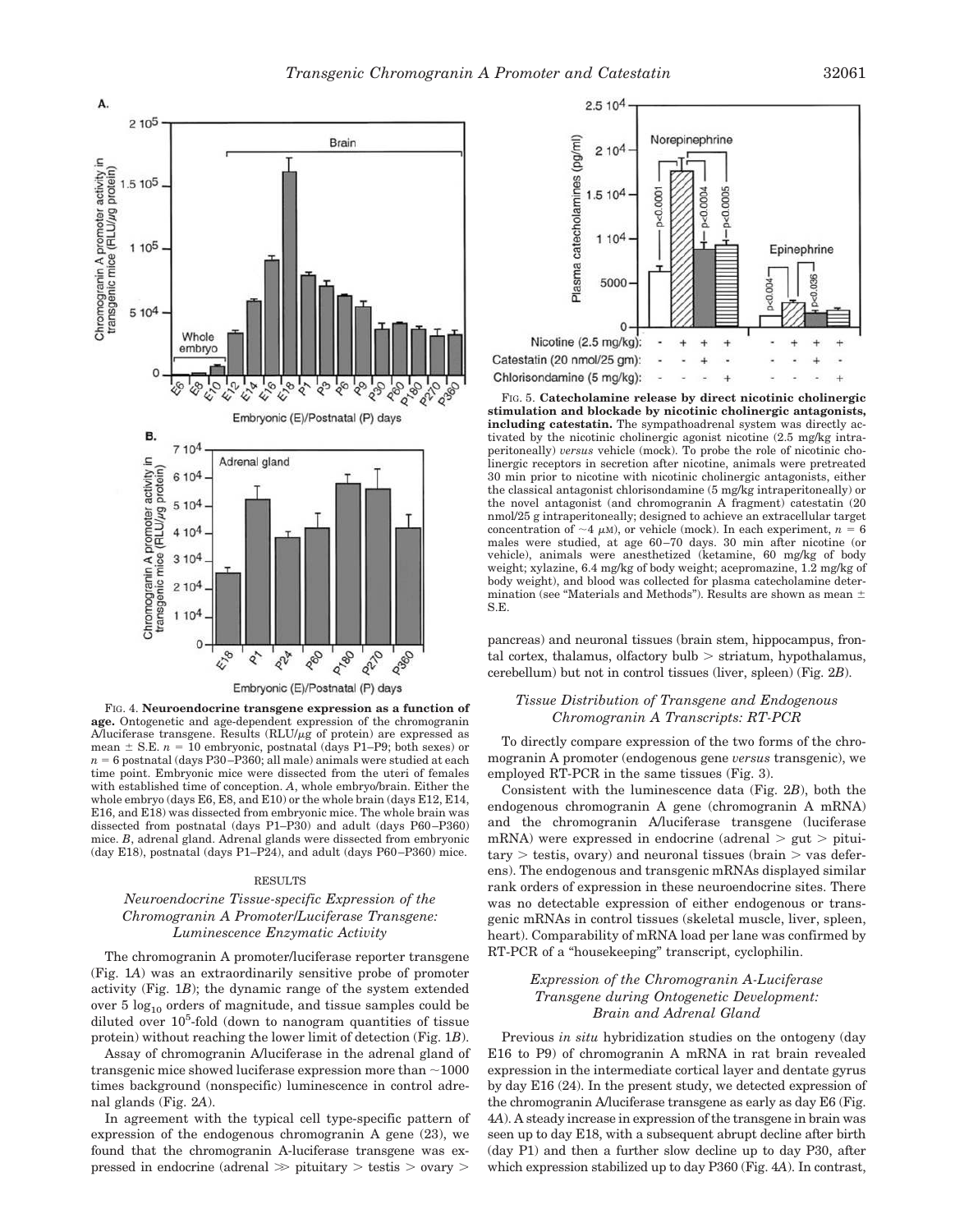

**cholinergic stimulation and blockade by nicotinic cholinergic antagonists, including catestatin.** The sympathoadrenal system was directly activated by the nicotinic cholinergic agonist nicotine (2.5 mg/kg intraperitoneally) *versus* vehicle (mock). To probe the role of nicotinic cholinergic receptors in transcription after nicotine, animals were pretreated 30 min prior to nicotine with nicotinic cholinergic antagonists, either the classical antagonist chlorisondamine (5 mg/kg intraperitoneally) or the novel antagonist (an chromogranin A fragment) catestatin (20 nmol/25 g intraperitoneally; designed to achieve an extracellular target concentration of  $\sim$ 4  $\mu$ M), or vehicle (mock). In each experiment,  $n = 6$  males were studied, at age  $60-70$  days. 16 h after nicotine (or vehicle), animals were sacrificed to harvest adrenal glands and brains for transgene (chromogranin A promoter/luciferase reporter) and protein assays. The results (mean  $\pm$  S.E.) obtained in the adrenal glands  $(A)$  and brains  $(B)$  were expressed as  $RLU/\mu$ g of protein.

expression of the transgene in the adrenal gland displayed a substantial increment from day E18 to P1 but was followed thereafter by only  $\sim$ 20% fluctuations up to day P360 (Fig. 4*B*).

# *Direct Nicotinic Cholinergic Stimulation of the Sympathoadrenal System: Acute Transmitter Release, Subsequent Adrenal Stimulus-Transcription Coupling, and Role of Catestatin in Vivo*

*Acute Transmitter Release—*Direct activation of nicotinic cholinergic receptors by nicotine caused acute  $(30 \text{ min}) \sim 2.7$ fold release of catecholamines (norepinephrine and epinephrine) from storage vesicles into the bloodstream (Fig. 5). When animals were pretreated with the classical neuronal nicotinic antagonist chlorisondamine, the catecholamine increment was blunted by  $>80\%$ , confirming specific mediation of the response



FIG. 7. **Indirect stimulation of the sympathoadrenal system by vesicular transmitter depletion: acute transmitter release and blockade by nicotinic cholinergic antagonists, including catestatin.** The sympathoadrenal system was indirectly activated by the VMAT inhibitor reserpine (2.5 mg/kg intraperitoneally) *versus* vehicle (mock). To probe the role of nicotinic cholinergic receptors in secretion after reserpine, animals were pretreated 30 min prior to reserpine with nicotinic cholinergic antagonists, either the classical antagonist chlorisondamine (5 mg/kg intraperitoneally) or the novel antagonist (and chromogranin A fragment) catestatin (20 nmol/25 g intraperitoneally; designed to achieve an extracellular target concentration of  $\sim$ 4  $\mu$ M), or vehicle (mock). In each experiment,  $n = 6$  males were studied, at age 70–80 days. 30 min after reserpine (or vehicle), animals were anesthetized (ketamine, 60 mg/kg of body weight; xylazine, 6.4 mg/kg of body weight; acepromazine, 1.2 mg/kg of body weight), and blood was collected for plasma catecholamine determination (see "Materials and Methods"). Results are shown as mean  $\pm$  S.E.

#### by nicotinic receptors.

*Stimulus-Transcription Coupling—*Chromogranin A (25) and its catestatin fragment (14) are co-released by exocytosis with catecholamines. In cultured chromaffin cells *in vitro* (7–9), exocytotic stimuli also program the resynthesis of just released catecholamine storage vesicle contents, a process known as "stimulus-secretion-synthesis coupling" or "stimulus-transcription coupling." Does this phenomenon occur *in vivo*? Treatment with nicotine resulted in a  $\sim$  2-fold increment in expression of the chromogranin A/luciferase transgene, confirming the phenomenon *in vivo*, and the increment was >80% inhibited by the classical nicotinic cholinergic antagonist chlorisondamine (Fig. 6*A*).

*Catestatin in Vivo—*The chromogranin A fragment catestatin (1), a novel nicotinic cholinergic antagonist stored and released with catecholamines by exocytosis (14), also blocked the cate cholamine secretory response to nicotine by  $>80\%$  (Fig. 5), indicating that this peptide functions as a nicotinic antagonist upon secretion *in vivo*, extending its role as an autocrine, negative feedback inhibitor of catecholamine release (1). Furthermore, catestatin also blocked the transcriptional response to nicotine by 90% (Fig. 6*A*), establishing an entirely new role for the peptide on gene expression *in vivo*.

## *Stimulus-Transcription Coupling in Brain after Direct Nicotinic Cholinergic Stimulation*

Besides stimulation of neurotransmitter release, nicotine triggers expression of genes encoding enzymes involved in neurotransmitter synthesis such as tyrosine hydroxylase (26), neurotransmitter transporters such as the vesicular acetylcholine transporter  $(27)$ , neuropeptides such as neuropeptide Y  $(28)$ , and transcription factors such as c-Fos and the cAMP-response element-binding protein (29).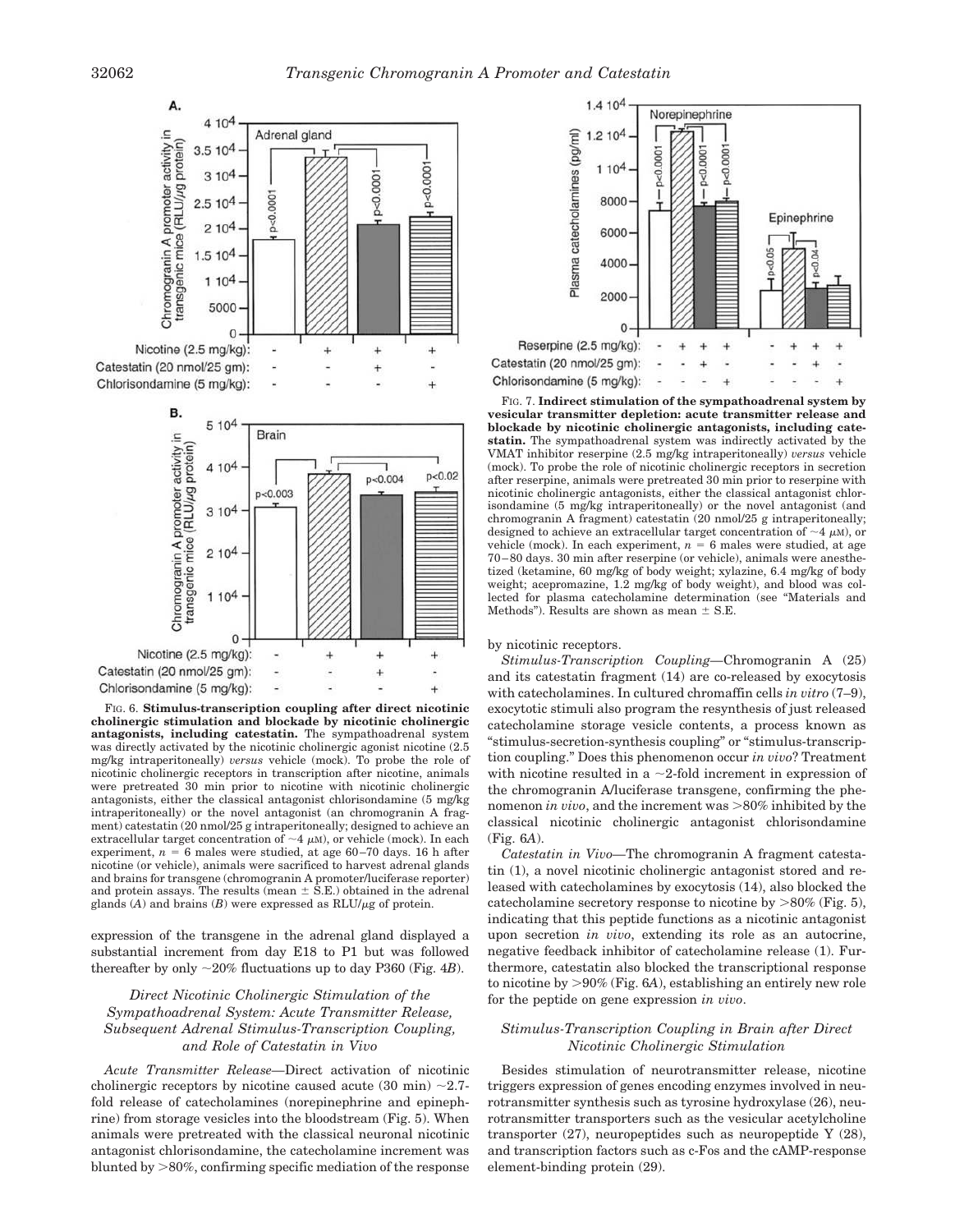

FIG. 8. **Stimulus-transcription coupling after indirect stimulation by vesicular transmitter depletion: time and dose dependence and blockade by nicotinic cholinergic antagonists, including catestatin.** The sympathoadrenal system was indirectly activated by the VMAT inhibitor reserpine (1–10 mg/kg intraperitoneally) *versus* vehicle (mock). To probe the role of nicotinic cholinergic receptors in transcription after reserpine, animals were pretreated 30 min prior to reserpine with nicotinic cholinergic antagonists, either the classical antagonist chlorisondamine (5 mg/kg intraperitoneally) or the novel antagonist (chromogranin A fragment) catestatin (20 nmol/25 g intraperitoneally; designed to achieve an extracellular target concentration of  $\sim$ 4  $\mu$ M), or vehicle (mock). In each experiment,  $n = 6$  males were studied, at age 50–70 days. At the time points shown after reserpine (or vehicle), animals were sacrificed to harvest adrenal glands and brains for transgene (chromogranin A promoter/luciferase reporter) and protein assays. The results (mean S.E.) obtained in the adrenal glands (*A* and *B*) and brains  $(C \text{ and } D)$  were expressed as RLU/ $\mu$ g of protein. A and C, dose-response and time course relationships over several reserpine doses  $(0, 1, 5, 0, 10)$ mg/kg intraperitoneally) at two time points (4 and 18 h). *B* and *D*, results obtained at one time point (16 h after stimulation), with or without nicotinic cholinergic antagonist pretreatment.

Nicotinic stimulation elevated brain expression of the chromogranin A transgene by  $\sim$  26% (Fig. 6*B*). This increment was blocked  $\sim$ 70% by the classical nicotinic antagonist chlorisondamine and  $\sim80\%$  by the novel nicotinic antagonist catestatin.

# *Indirect Stimulation of the Sympathoadrenal System by Vesicular Depletion: Initial Transmitter Release, Subsequent Adrenal Stimulus-Transcription Coupling, and Role of Catestatin in Vivo*

*Initial Transmitter Release and Catestatin—*Vesicular monoamine transporter (VMAT) inhibition by reserpine causes an initial release of stored catecholamines *in vitro* (30) and *in vivo* (31), followed by a prolonged inhibition of catecholamine uptake into storage granules in the adrenal medulla (32) and noradrenergic nerves (33, 34). Treatment with reserpine (Fig. 7) caused acute catecholamine secretion, to plasma levels  $\sim$ 30% greater than basal. Pretreatment with the classical nicotinic cholinergic antagonist chlorisondamine completely blocked the acute secretory response (Fig. 7), suggesting that the acute secretion might be, at least in part, mediated by reflex increments in efferent preganglionic sympathetic

#### (splanchnic) nerve traffic (35, 36).

*Stimulus-transcription coupling—*We also tested whether initial depletion of stored catecholamines by reserpine, followed by reflex stimulation of efferent sympathetic/splanchnic outflow (35, 36), might also cause stimulation of chromogranin A/luciferase transgene expression. Reserpine caused time- and dose-dependent increments in transgene expression in the adrenal gland (Fig. 8A;  $\sim$ 4-fold stimulation at 10 mg/kg). The reserpine-stimulated adrenal transcriptional response was blocked  $>70\%$  by the nicotinic antagonist chlorisondamine (Fig. 8*B*). Thus, prolonged catecholamine depletion seems to reflexively trigger increments in efferent preganglionic sympathetic (splanchnic) nerve traffic (35, 36).

*Catestatin in Vivo—*Catestatin not only completely blocked depletion-induced increments of plasma catecholamines (Fig. 7) but also diminished by  $>60\%$  the chromogranin A transgene activation after reserpine (Fig. 8*B*). Thus, catestatin *in vivo* seems to exert nicotinic cholinergic antagonist activity on both secretory and transcriptional processes in the sympathoadrenal system.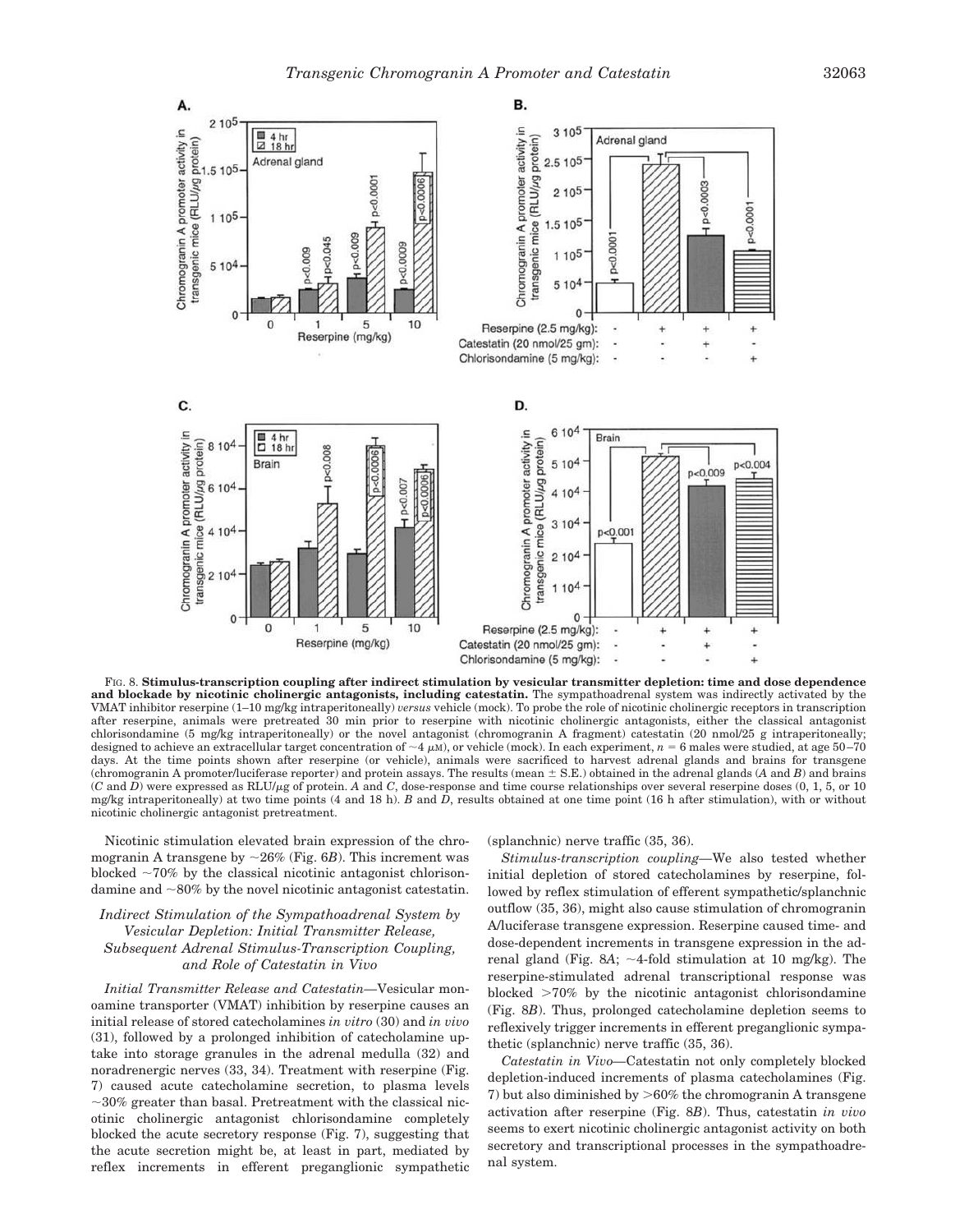# *Stimulus-Transcription Coupling in Brain after Indirect Stimulation by Vesicular Depletion*

Depletion of neurotransmitter storage by reserpine also increases gene expression of enzymes involved in neurotransmitter synthesis, such as tyrosine hydroxylase (37), as well as neurotransmitter transporters, such as the serotonin transporter (38), and neuropeptides including preproenkephalin (39), preprotachykinin (39), galanin, vasopressin (40), neuropeptide Y (41), chromogranin B, and secretogranin II (40).

In the present study, transmitter depletion caused time- and dose-dependent increments of transgene expression in the brain, with  $\sim$ 3.3-fold stimulation at 5 mg of reserpine/kg (Fig. 8*C*). The increment was blocked  $\sim$ 30% by the classical nicotinic antagonist chlorisondamine and  $\sim$ 35% by the novel nicotinic antagonist catestatin (Fig. 8*D*).

# *Stimulus-Transcription Coupling in Peripheral Postganglionic Sympathetic Axons (vas Deferens)*

The male vas deferens is a rich source of postganglionic sympathetic nerve terminals (25, 31). Contraction of smooth muscle in the vas deferens is elicited by sympathetic nerves co-releasing the neurotransmitters ATP and norepinephrine from large dense core vesicles (42, 43). Reserpine depletes catecholamines from these vesicles (44). Since nicotinic cholinergic receptors are expressed on vas deferens nerve terminals (45), nicotinic cholinergic stimulation should evoke catecholamine and chromogranin A co-release from these same vesicles.

In these studies of the vas deferens (Fig. 9), vesicular depletion by reserpine increased chromogranin A transgene expression by  $\sim$ 1.75-fold, whereas direct nicotinic cholinergic stimulation activated the transgene by  $\sim$ 1.5-fold.

#### DISCUSSION

*Neuroendocrine Expression—*Specific expression of the chromogranin A promoter/luciferase reporter was verified by its restriction only to mice bearing the transgenic construct (Fig. 2*A*). Consistent with the reported neuroendocrine distribution of chromogranin A (2, 23, 46, 47), we found expression of the chromogranin A/luciferase transgene in endocrine and neuronal tissues but not in control tissues (Fig. 2*B*).

The 4.8-kbp mouse proximal chromogranin A promoter directs correct neuroendocrine expression of the gene in transfected neuroendocrine cells *in vitro* (19, 47). Does this promoter region also direct appropriate expression *in vivo*? The rank orders of endogenous chromogranin A mRNA and transgenic luciferase mRNA expression were across cell types (Fig. 3), indicating that the 4.8-kbp mouse chromogranin A proximal promoter fragment contains information sufficient to direct correct neuroendocrine specific expression *in vivo*.

Detection of the chromogranin A/luciferase transgene in testis, vas deferens, and ovary supports earlier immunohistological findings of endogenous chromogranin A expression in testis (48, 49), vas deferens (50, 51), and ovary (52, 53).

*Neuroendocrine Ontogeny of Transgene Expression—*Ontogenetic expression of chromogranin A has been explored previously in birds and mammals. In the chick, chromogranin A was detected in the carotid body (day  $E9$ ) (54) and gizzard (day  $E12$ ) (55). Chromogranin A mRNA was detected in rat brain at day E16 (24) and in rat enterochromaffin-like cells at day E18 (56). In the fetal pig, chromogranin A immunoreactivity was detected at days F24–F27 in sympathetic ganglia, days F37–F42 in chromaffinoblasts, and days F54–F56 in adrenal medullary cells, declining after day F76 and postnatally (57). In the human adrenal gland, chromogranin A was detected in chromaffin cell precursors by 9 weeks of gestation (58), whereas in the



**Stimulus** 

FIG. 9. **Stimulus-transcription coupling in peripheral postgan**glionic sympathetic axons (vas deferens nerve termini).  $n = 6$ male mice/group, age 60–80 days, were subjected to direct (nicotine, 2.5 mg/kg intraperitoneally) or indirect (vesicular depletion by reserpine, 2.5 mg/kg intraperitoneally) activation of the sympathoadrenal system. Control animals received vehicle (mock). 16 h later, the animals were sacrificed for vas deferens dissection, homogenization, and luciferase assay. Results (RLU/ $\mu$ g of protein) are expressed as mean  $\pm$  S.E.

fetal lung chromogranin A was detected as early as 12–14 weeks (59). In the present study, detection of chromogranin A/luciferase transgene expression at day E6 may indicate an especially early role in embryonic development.

*Stimulus-Transcription Coupling in Vivo and the Role of Nicotinic Cholinergic Receptors—*Nicotine is a powerful stimulant of the sympathoadrenal system, causing release of catecholamines from postganglionic sympathetic neurons and adrenal medulla (60). Nicotine also acts centrally to stimulate dopamine release from nigrostriatal and mesocorticolimbic neurons and norepinephrine release from hippocampus, cerebellum, and locus coeruleus neurons (61–63). In agreement with these findings as well as our previous *in vitro* studies (1, 7), here we documented acute nicotinic stimulation of catecholamine release as reflected by  $\sim$ 2.7-fold increments in plasma catecholamine levels (Fig. 5).

Such nicotinic stimulation in cultured chromaffin cells *in vitro* (7–9) triggers the resynthesis of chromogranin A at the transcriptional level. This process of "stimulus-secretion-synthesis coupling" or "stimulus-transcription coupling" may serve to replete storage vesicles of just released transmitters (7–9).

Enkephalins (64) and catecholamine biosynthetic enzymes  $(tyrosine$  hydroxylase, dopamine  $\beta$ -hydroxylase, and phenylethanolamine-*N*-methyltransferase) are up-regulated in response to nicotinic cholinergic stimulation (7, 29, 66, 67). Nicotine can also function centrally to activate tyrosine hydroxylase in the adrenal medulla, both transcriptionally and posttranslationally (67). Consistent with our *in vitro* studies of the transfected chromogranin A promoter in chromaffin cells (7–9), we documented  $\sim$ 2-fold direct nicotinic stimulation of chromogranin A/luciferase transgene expression in the adrenal gland (Fig.  $6A$ ), and the increment was blocked  $>80\%$  by chlorisondamine. Three conclusions can be drawn: 1) the stimulustranscription mechanism for repletion of vesicular contents postexocytosis also functions *in vivo*; 2) the stimulus-transcription process is specifically triggered by the nicotinic cholinergic receptor; 3) a 4.8-kbp proximal chromogranin A promoter is sufficient to confer the nicotinic transcriptional response *in vivo*.

Reserpine was also used to explore the stimulus-transcrip-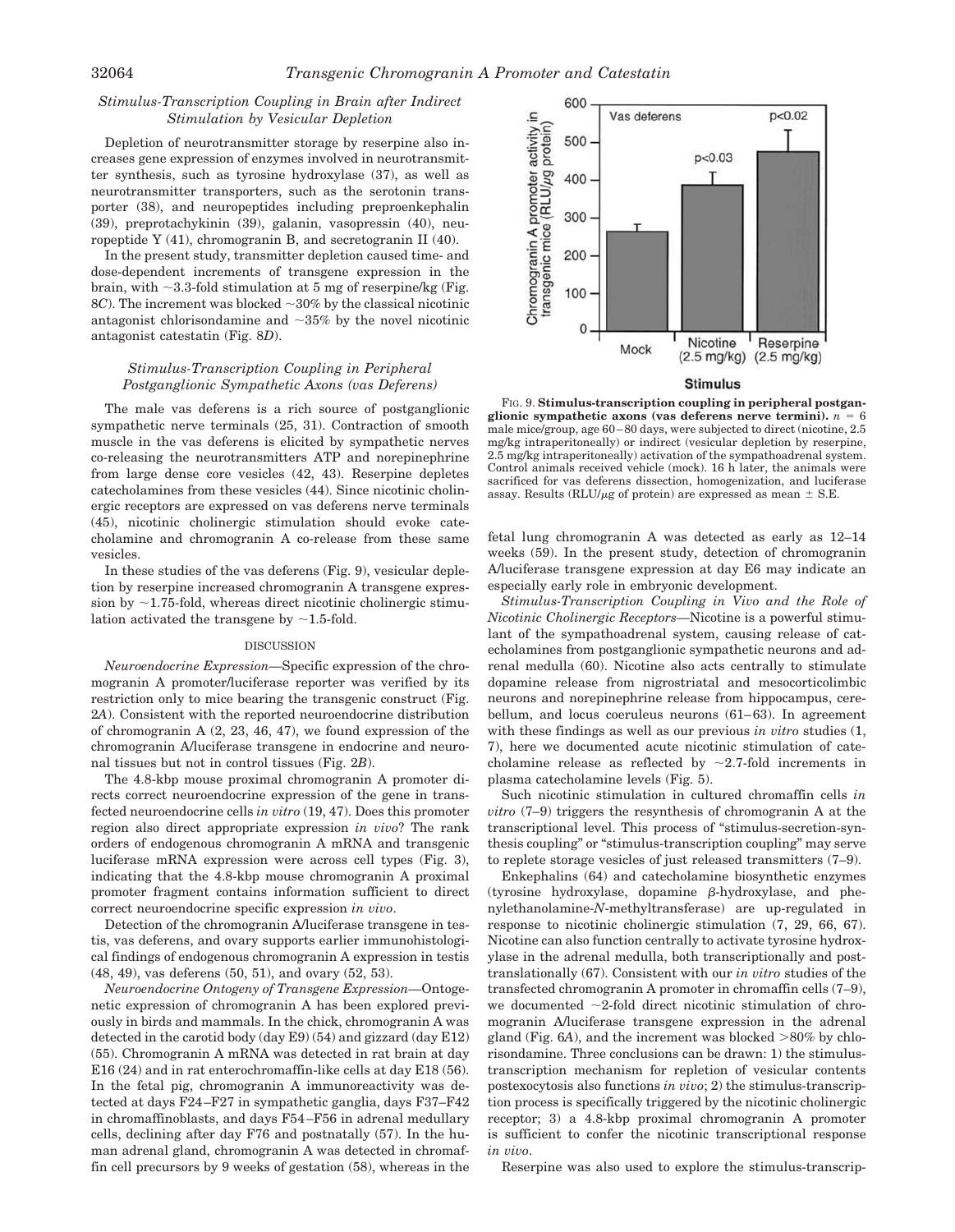

## Stimulus-transcription coupling in sympathochromaffin cells

FIG. 10. **Proposed model for the stimulus-transcription coupling to chromogranin A biosynthesis in sympathochromaffin cells and the autocrine inhibitory role of the chromogranin A fragment catestatin.** The nicotinic cholinergic agonist (acetylcholine surrogate) nicotine binds to the nicotinic cholinergic receptor, inducing extracellular  $\mathrm{Na}^+$  influx, depolarizing the cell membrane, and causing influx of calcium through voltage-gated calcium channels. Influx of calcium induces both catecholamine release by exocytosis (all-or-none secretion) and chromogranin A gene transcription through a pathway (62–64) involving activation of protein kinase C (*PKC*) and mitogen activated protein kinase (*MAPK*). Catestatin is formed within and secreted from chromaffin granules and inhibits subsequent catecholamine secretion and chromogranin A gene transcription by acting as an endogenous nicotinic cholinergic antagonist. The VMAT inhibitor reserpine impairs  $(-)$  catecholamine storage by inhibiting uptake of dopamine or catecholamines into the chromaffin granules, resulting in acute nonexocytotic catecholamine release. By contrast, chronic reflex splanchnic sympathetic activation after catecholamine depletion by reserpine (-) causes the release of acetylcholine, which in turn acts at neuronal/ganglionic nicotinic cholinergic receptors to induce both catecholamine secretion and chromogranin A gene transcription. *NE*, norepinephrine; *ERK*, extracellular signal-regulated kinase; *CRE*, cAMP-response element; *CREB*, cAMP-response element-binding protein.

tion process (Figs. 7–9). The mechanism of action of reserpine involves catecholamine store depletion from sympathetic nerve endings and chromaffin cells (33, 34) through reversible competitive inhibition of VMATs (69). Previous reports revealed that splanchnic denervation diminished reserpine-induced adrenal medullary catecholamine secretion and depletion (70– 72), indicating efferent sympathetic neural mediation of reserpine action on chromaffin cell catecholamine release. In agreement with these reports, we found complete blockade of reserpine-stimulated catecholamine secretion by the classical nicotinic cholinergic antagonist chlorisondamine (Fig. 7).  $>4$ fold transcriptional activation of the chromogranin A/luciferase transgene was also inhibited  $>70\%$  by chlorisondamine, documenting the participation of splanchnic nerve traffic in a reflex response (Fig. 8, *A* and *B*).

Thus, both nicotine and reserpine activate not only acute catecholamine release (Figs. 5 and 7) but also chronic stimulustranscription coupling (Figs. 6 and 8), albeit by rather different initial mechanisms. Nonetheless, each process involves an obligate role for nicotinic cholinergic receptors: in the case of nicotine itself, a direct role (Figs. 5 and 6), and an indirect, reflex role in splanchnic neurotransmission in the case of vesicular depletion by reserpine (Figs. 7 and 8).

*Stimulus-Transcription Coupling in Neurons and Brain—* Both nicotine (Figs. 6 and 9) and reserpine (Figs. 8 and 9) provoked increments in chromogranin A/luciferase transgene expression, in both peripheral postganglionic sympathetic axons (Fig. 9) and brain (Figs. 6*B* and 8, *C* and *D*). Reserpine was more powerful than nicotine in stimulating the transgene, whether in the adrenal gland (Fig. 8, *A* and *B*), peripheral noradrenergic nerve terminals (Fig. 9), or brain (Fig. 8, *C* and *D*).

In neurons, the relative degree of transgene activation by either nicotine ( $\sim$ 1.26- to  $\sim$ 1.5-fold) (Figs. 6 and 9) or reserpine  $(\sim 1.75$ - to  $\sim 3.3$ -fold) (Figs. 8, *C* and D, and 9) was quantitatively similar in brain (Figs. 6*B* and 8, *C* and *D*) and peripheral sympathetic nerves (Fig. 9). However, the degree of luciferase stimulation in neurons was substantially less than the corre-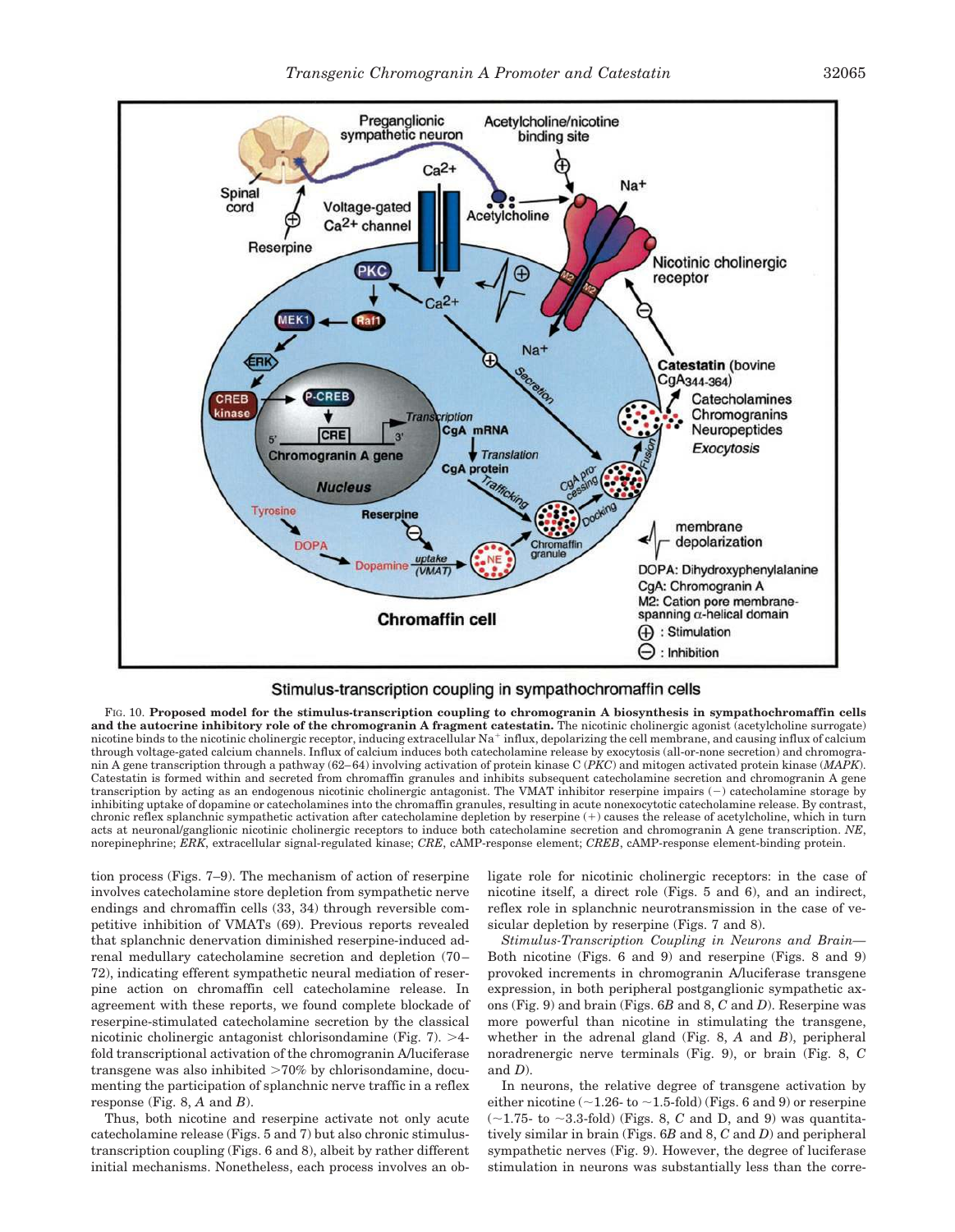sponding increment in the adrenal gland after either nicotine  $(\sim 2\text{-fold})$  (Fig. 6A) or reserpine  $(\sim 4\text{-fold})$  (Fig. 8, A and *B*). Impaired passage of nicotine or reserpine across the bloodbrain barrier (73) cannot easily explain the adrenal *versus* brain/neuron disparity in transgene activation, since vas deferens nerve termini are certainly outside the brain, and both nicotine and reserpine display at least some brain penetration (73), especially over a 16–18-h time course. Reasons for these adrenal *versus* neuronal discrepancies in transgene response are not immediately apparent but might include the well known differences in the subunit composition of nicotinic receptors in the two sites (17) or the marked quantitative differences in catecholamine storage vesicle size, composition, and abundance in chromaffin cells *versus* noradrenergic nerves (25, 31, 74).

The ability of the classical nicotinic cholinergic antagonist chlorisondamine to block stimulus-transcription coupling (Fig. 6) also differed somewhat by site (adrenal *versus* brain) and by stimulus (nicotine *versus* reserpine). In the adrenal gland, both stimuli to transcription (nicotine (Fig. 6*A*) and reserpine (Fig. 8*B*) were blocked >70% by chlorisondamine. By contrast, in brain only nicotine-stimulated transcription (Fig. 6*B*) was substantially  $(>70%)$  blocked by chlorisondamine, whereas reserpine-stimulated transcription (Fig.  $8D$ ) was reduced only  $\sim$  30% by chlorisondamine. Here we must consider the potential role of the blood-brain barrier in hindering transport of chlorisondamine into the brain; chlorisondamine's two obligate positively charged quaternary amines (*i.e.* bis-quaternary amine structure), coupled with the relatively brief (30-min) period between chlorisondamine pretreatment and subsequent stimulus (nicotine or reserpine) administration, would diminish the probability of effective and timely brain penetration (73) for central nicotinic cholinergic blockade. Indeed, other investigators (68, 75) have found that effective central nervous system nicotinic cholinergic blockade by parenteral chlorisondamine may require larger doses or longer periods of time (as long as 12–21 days of pretreatment).

*Role of Catestatin in Vivo—*The chromogranin A biologically active fragment catestatin (*e.g.* bovine chromogranin  $A_{344-364}$ ) is proteolytically cleaved from chromogranin A in catecholamine storage vesicles *in vivo* (14), whereupon it can be co-released by exocytosis along with catecholamines (14). It then acts as a nicotinic cholinergic antagonist (17) to block catecholamine release in response to the physiological trigger, acetylcholine (1). Whereas catestatin's nicotinic cholinergic blocking actions have been extensively characterized in cultured chromaffin cells *in vitro* (1, 13–16), its potential actions *in vivo* have not been extensively explored.

Here we found that catestatin *in vivo* effectively blocked not only the catecholamine secretory responses (nicotine (Fig. 5) and reserpine (Fig. 7)) but also the adrenal transcriptional responses (nicotine (Fig. 6) and reserpine (Fig. 8)) to nicotinic cholinergic-mediated stimuli. In each case (secretion or transcription), blockade by catestatin was comparable in magnitude with blockade achieved by the classical nicotinic cholinergic antagonist chlorisondamine. In one setting (reserpineinduced brain transcription) (Fig. 8*D*), catestatin and chlorisondamine were only partially  $(\sim 30-35%)$  effective in blocking stimulus-induced transcription. In this setting, it is noteworthy that both chlorisondamine and catestatin are predicted to exhibit poor penetration of the blood-brain barrier (73) (chlorisondamine because of its two obligate quaternary amine moieties (*i.e.* bis-quaternary amine structure) and catestatin (as used here: bovine chromogranin  $A_{344-358}$ ; RSMRLSFRAR-GYGFR) because of its highly cationic nature (calculated pI of  $\sim$ 12.7, with 33% Arg content) and relatively high molecular

weight (1861 g/mol) for a drug). Finally, catestatin is a somewhat less potent inhibitor of catecholamine release from neurites than chromaffin cells (1).

*Conclusion and Perspectives—*Thus, chromogranin A (and its catestatin fragment) seem to be at the virtual nexus of nicotinic cholinergic signaling to both secretion and transcription *in vivo*. The catecholamine release-inhibitory peptide catestatin seems clearly to function *in vivo* as a nicotinic cholinergic antagonist, blocking agonist-induced increments in both secretion (Figs. 5 and 7) and transcription (Figs. 6 and 8, *B* and *D*) in sympathochromaffin cells. These actions of exogenous catestatin clarify and put into functional perspective recent observations in humans on the inferred actions of endogenous catestatin *in vivo* (65), in which we observed that a diminution of plasma catestatin was associated with augmented risk of developing hypertension and increased pressor responses to environmental stressors.

These *in vivo* findings extend the significance of our previous *in vitro* studies of nicotinic signaling to catecholamine secretion and gene transcription in chromaffin cells (1, 13–16), establish a fundamental role for chromogranin A and its catestatin fragment at the nexus of nicotinic cholinergic signaling (Fig. 10), and provide a sensitive, novel *in vivo* photoprobe to investigate stimulus-transcription coupling in experimental cardiovascular disease states.

Fig. 10 presents a diagram summarizing our principal findings and conclusions. Although simply a model, it does present a framework for integrating the results and formulating new hypotheses for future testing.

#### **REFERENCES**

- 1. Mahata, S. K., O'Connor, D. T., Mahata, M., Yoo, S. H., Taupenot, L., Wu, H., Gill, B. M., and Parmer, R. J. (1997) *J. Clin. Invest.* **100,** 1623–1633
- 2. Winkler, H., and Fischer-Colbrie, R. (1992) *Neuroscience* **49,** 497–528
- 3. Taupenot, L., Harper, K. L., and O'Connor, D. T. (2003) *N. Engl. J. Med.* **348,** 1134–1149
- 4. Kim, T., Tao-Cheng, J., Eiden, L. E., and Loh, Y. P. (2001) *Cell* **106,** 499–509 5. Aardal, S., Helle, K. B., Elsayed, S., Reed, R. K., and Serck-Hanssen, G. (1993) *J. Neuroendocrinol.* **5,** 405–412
- 6. Tatemoto, K., Efendic, S., Mutt, V., Makk, G., Feistner, G. J., and Barchas, J. D. (1986) *Nature* **324,** 476–478
- 7. Tang, K., Wu, H., Mahata, S. K., Taupenot, L., Rozansky, D. J., Parmer, R. J., and O'Connor, D. T. (1996) *J. Biol. Chem.* **271,** 28382–28390
- 8. Tang, K., Wu, H., Mahata, S. K., Mahata, M., Gill, B. M., Parmer, R. J., and O'Connor, D. T. (1997) *J. Clin. Invest.* **100,** 1180–1192 9. Tang, K., Wu, H., Mahata, S. K., and O'Connor, D. T. (1998) *Mol. Pharmacol.*
- **54,** 59–69 10. Contag, C. H., and Bachmann, M. H. (2002) *Annu. Rev. Biomed. Eng.* **4,**
- 235–260 11. Greer, L. F., and Szalay, A. A. (2002) *Luminescence* **17,** 43–74
- 12. Budinger, T. F., Benaron, D. A., and Koretsky, A. P. (1999) *Annu. Rev. Biomed. Eng.* **1,** 611–648
- 13. Mahata, S. K., Mahata, M., Parmer, R. J., and O'Connor, D. T. (1999) *J. Biol. Chem.* **274,** 2920–2928
- 14. Taylor, C. V., Taupenot, L., Mahata, S. K., Mahata, M., Wu, H., Yasothornsrikul, S., Toneff, T., Caporale, C., Jiang, Q., Parmer, R. J., Hook, V. Y., and O'Connor, D. T. (2000) *J. Biol. Chem.* **275,** 22905–22915
- 15. Mahata, S. K., Mahata, M., Wakade, A. R., and O'Connor, D. T. (2000) *Mol. Endocrinol.* **14,** 1525–1535
- 16. Taupenot, L., Mahata, S. K., Mahata, M., Parmer, R. J., and O'Connor, D. T. (2000) *Regul. Pept.* **95,** 9–17
- 17. Herrero, C. J., Ales, E., Pintado, A. J., Lopez, M. G., Garcia-Palomero, E., Mahata, S. K., O'Connor, D. T., Garcia, A. G., and Montiel, C. (2002) *J. Neurosci.* **22,** 377–388
- 18. Wu, H. J., Rozansky, D. J., Parmer, R. J., Gill, B. M., and O'Connor, D. T. (1991) *J. Biol. Chem.* **266,** 13130–13134
- 19. Wu, H., Rozansky, D. J., Webster, N. J., and O'Connor, D. T. (1994) *J. Clin. Invest.* **94,** 118–129
- 20. Hocker, M., Cramer, T., O'Connor, D. T., Rosewicz, S., Wiedenmann, B., and Wang, T. C. (2001) *Gastroenterology* **121,** 43–55
- 21. Kennedy, B., and Ziegler, M. G. (1990) *Life Sci.* **47,** 2143–2153
- 22. Bradford, M. M. (1976) *Anal. Biochem.* **72,** 248–254
- 23. O'Connor, D. T. (1983) *Regul. Pept.* **6,** 263–280
- 24. Mahata, M., Mahata, S. K., Fischer-Colbrie, R., and Winkler, H. (1993) *Brain Res. Dev. Brain Res.* **76,** 43–58 25. Takiyyuddin, M. A., Cervenka, J. H., Sullivan, P. A., Pandian, M. R., Parmer,
- R. J., Barbosa, J. A., and O'Connor, D. T. (1990) *Circulation* **81,** 185–195 26. Mitchell, S. N., Smith, K. M., Joseph, M. H., and Gray, J. A. (1993) *Neuro-*
- *science* **56,** 989–997
- 27. Prendergast, M. A., and Buccafusco, J. J. (1998) *Neuroreport* **9,** 1385–1389
- 28. Li, M. D., Kane, J. K., Parker, S. L., McAllen, K., Matta, S. G., and Sharp, B. M.